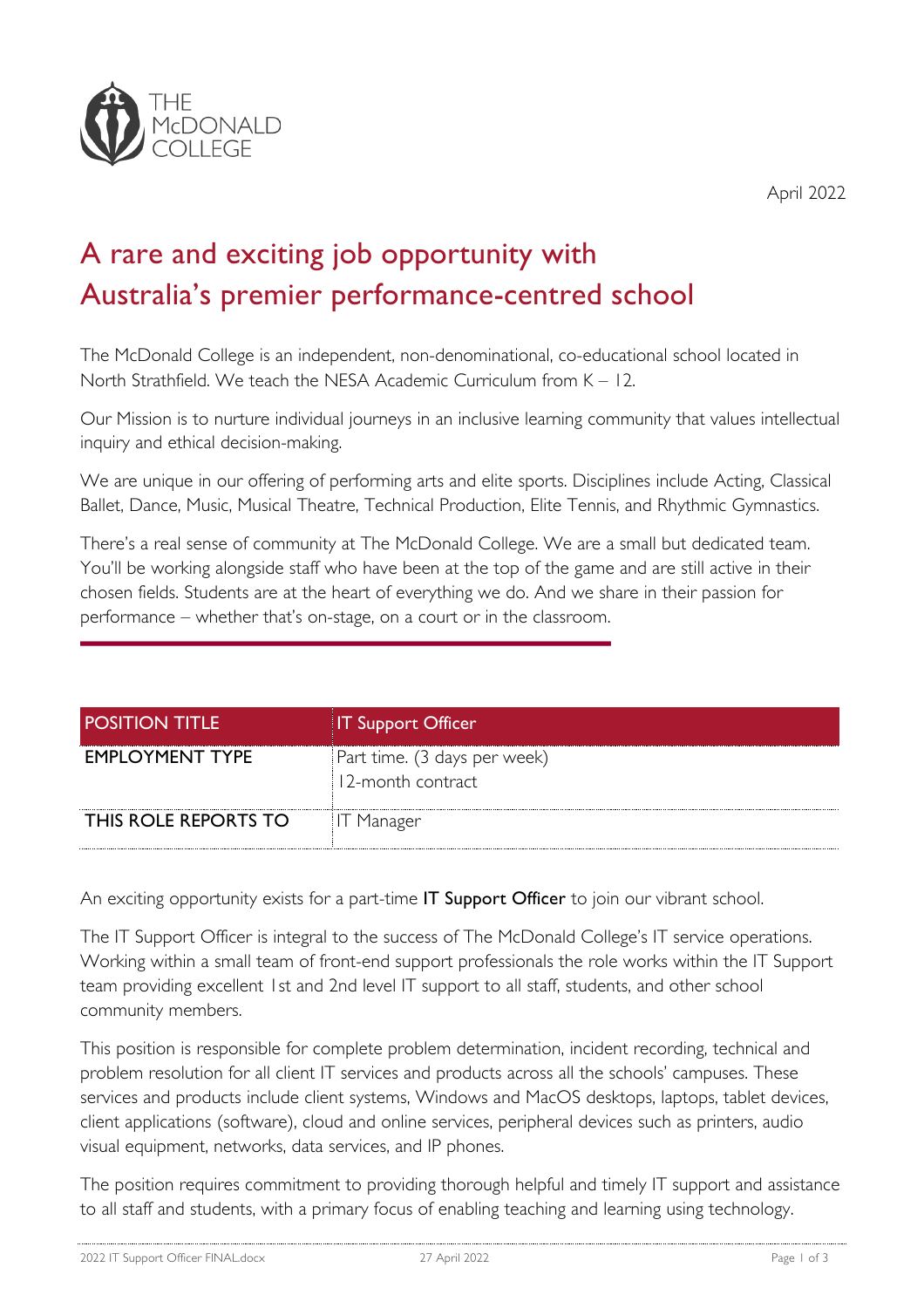| <b>POSITION DESCRIPTION</b>         |                                                                                                                                                                                                                                                                                                                                                                                                                                                                                                                                                                                                                                                                                                                                                                                              |
|-------------------------------------|----------------------------------------------------------------------------------------------------------------------------------------------------------------------------------------------------------------------------------------------------------------------------------------------------------------------------------------------------------------------------------------------------------------------------------------------------------------------------------------------------------------------------------------------------------------------------------------------------------------------------------------------------------------------------------------------------------------------------------------------------------------------------------------------|
| <b>KEY RESPONSIBILITIES</b>         | Assist in the day-to-day operations, including:<br>Providing high quality face to face and remote IT technical assistance and<br>٠<br>support to The McDonald College staff, students and parents<br>First support contact for issues relating to key platforms<br>٠<br>Monitoring system performance and troubleshooting issues<br>٠<br>Resolve issues for staff, parents, and students via phone, in person or<br>٠<br>electronically in a timely manner<br>Liaising with suppliers for repairs and maintenance<br>٠<br>Actioning and coordination urgent and complicated issues<br>٠<br>Undertaking service desk projects such as desktop, laptop and peripheral<br>٠<br>hardware and software deployments<br>Maintaining and delivering documentation relevant to Apple deployment,<br>٠ |
|                                     | client systems, service desk processes and operations, including work<br>instructions and procedures<br>From time to time, changes may need to be made to the duties and<br>٠<br>responsibilities of this positions, due to changing needs of the school.                                                                                                                                                                                                                                                                                                                                                                                                                                                                                                                                    |
| <b>KEY CHALLENGES</b>               | Strong organisational and time-management skills, with the demonstrated<br>٠<br>ability to prioritise tasks and projects, meet prescribed deadlines, and<br>concurrently manage several competing work tasks<br>A solution-oriented person, with the demonstrated ability and strong<br>٠<br>desire to identify and bring about significant and continuous improvement<br>in processes and systems<br>Managing a range of sensitivities, relationships and competing interests<br>٠                                                                                                                                                                                                                                                                                                          |
|                                     | Sensitive handling of confidential matters<br>٠<br>Possessing strong customer service skills, you have a positive, friendly and<br>٠<br>helpful nature and are able to work both independently and as part of a<br>team.                                                                                                                                                                                                                                                                                                                                                                                                                                                                                                                                                                     |
| <b>WORKPLACE HEALTH</b><br>& SAFETY | Take reasonable care of your own health and safety while at work and<br>٠<br>beyond<br>Manage risk and compliance through Complispace by reporting all<br>incidents or hazards that may cause injury or illness, and any damage or<br>maintenance requirements affecting the safety of the workplace<br>Comply with all College policies and standards and any reasonable<br>٠<br>instruction from your manager in relation to WHS<br>Participate in Occupational Rehabilitation programs as necessary<br>٠<br>Support the Department's emotional and social wellbeing.                                                                                                                                                                                                                      |